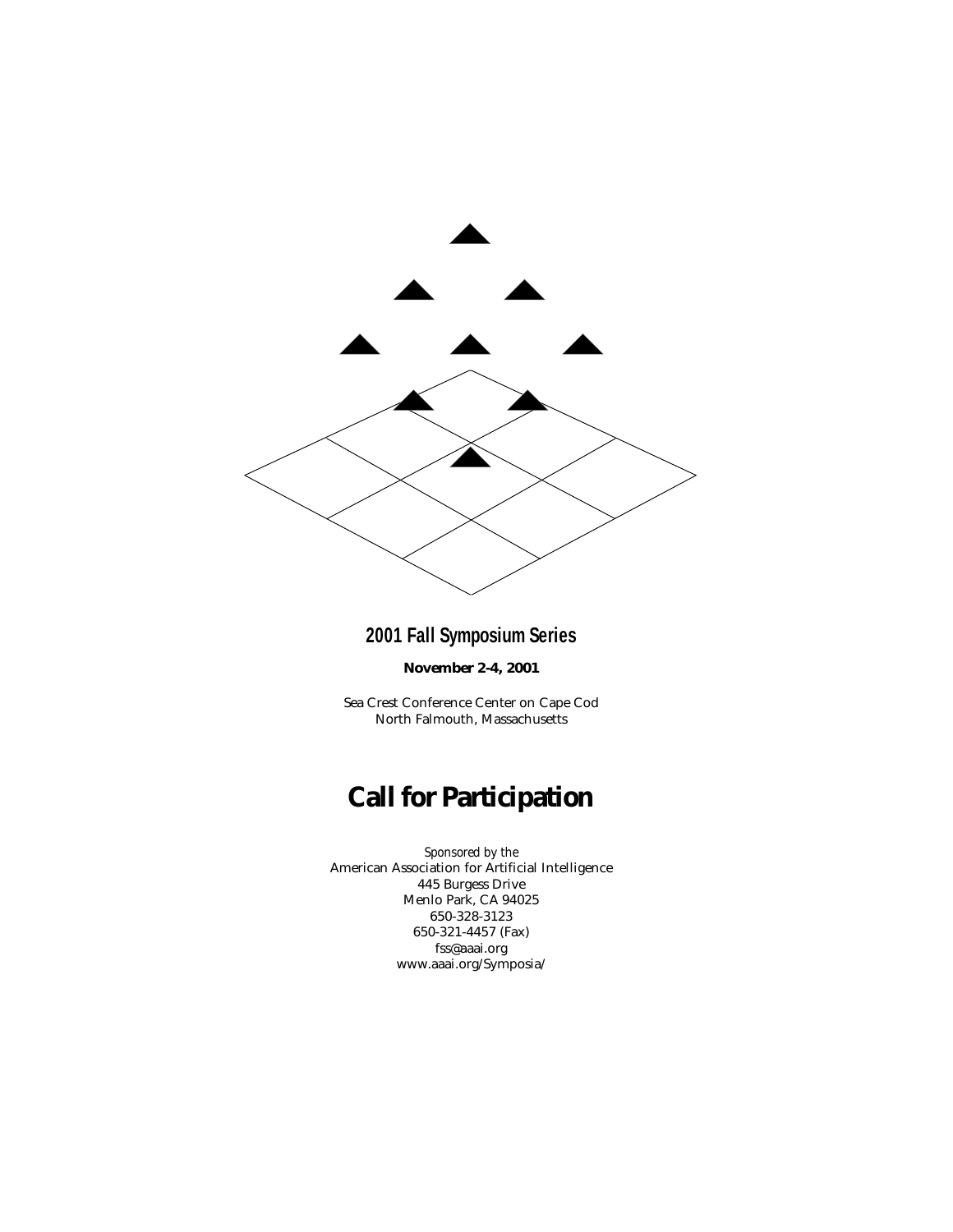The American Association for Artificial Intelligence is<br>pleased to present its 2001 Fall Symposium Series, to be<br>held Friday through Sunday, November 2-4, 2001 at the<br>Sea Crest Conference Center in North Falmouth. Maspleased to present its 2001 Fall Symposium Series, to be Sea Crest Conference Center in North Falmouth, Massachusetts. The topics of the five symposia in the 2001 Fall Symposia Series are:

- Anchoring Symbols to Sensor Data in Single and Multiple Robot Systems
- Emotional and Intelligent II:
- The Tangled Knot of Social Cognition
- Intent Inference for Collaborative Tasks
- Negotiation Methods for Autonomous Cooperative Systems
- Using Uncertainty within Computation

An informal reception will be held on Friday, November 2. A general plenary session, in which the highlights of each symposium will be presented, will be held on Saturday, November 3.

Symposia will be limited to between forty and sixty participants. Each participant will be expected to attend a single symposium. Working notes will be prepared and distributed to participants in each symposium. In addition to invited participants, a limited number of interested parties will be able to register in each symposium on a first-come, first-served basis. Registration information will be available in early July. To obtain registration information, write to:

AAAI Fall Symposium Series 445 Burgess Drive Menlo Park, CA 94025-3442 Voice: 650-328-3123 Fax: 650-321-4457 fss@aaai.org www.aaai.org/Symposia/symposia.html

#### **Submission Dates**

- Submissions for the symposia are due March 30, 2001
- Notification of acceptance will be given by May 4, 2001
- Material to be included in the working notes of the symposium must be received by August 24, 2001.

*See the individual symposium descriptions for specific submission requirements.*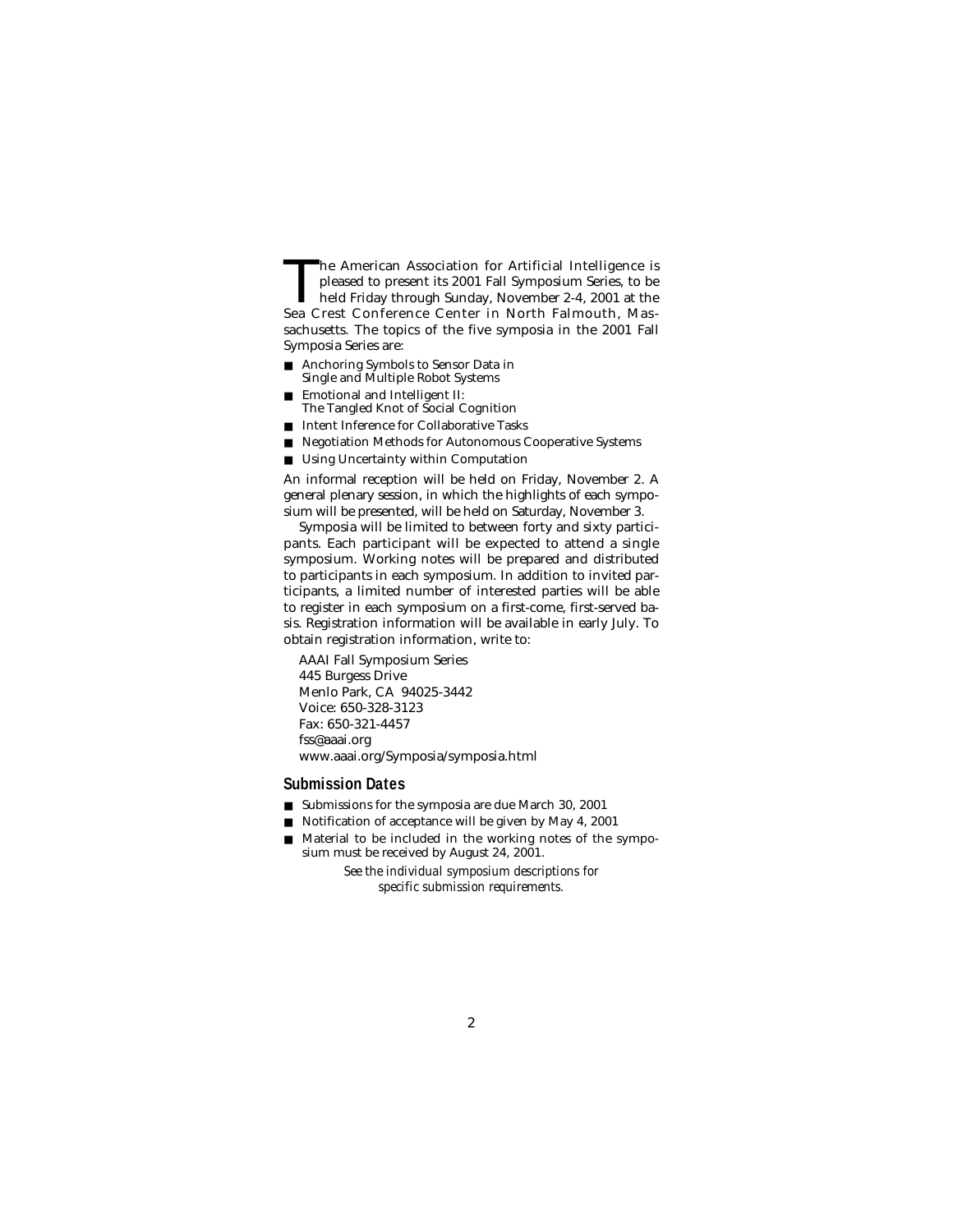# **Anchoring Symbols to Sensor Data in Single and Multiple Robot Systems**

The focus of this symposium is on the connection between abstract- and physical-level representations of objects in autonomous robotic systems. We call "anchoring" the process of creating, and maintaining in time, this connection. Anchoring can thus be seen as a special case of symbol grounding where the symbols denote physical objects.

Anchoring is required in any robot that uses a symbolic representation. A typical example is to identify and track a specific person in a crowd given a linguistic description. Anchoring must also occur in multiple robot systems whenever the robots exchange information via symbolic representations. We talk in this case of "grounded communication." Grounded communication is also needed for efficient human-robot cooperation.

Our main preoccupation is a practical one. All existing robotics systems that comprise a symbolic reasoning component implicitly incorporate a solution to the anchoring problem. However, this solution is typical developed on a system by system basis on a restricted domain. The ambition of this symposium is to create an interdisciplinary community that will develop a general theory of anchoring. The emphasis will be on the computational aspects of anchoring, including the functionalities and representations needed to perform it.

- Topics of interest include: ■ General theories of anchoring
- Action grounding
- 
- Perceptual attention
- Visual tracking
- Grounded communication
- Cooperative perception<br>■ Symbol grounding
- Symbol grounding
- Architectures for anchoring<br>■ Anchoring in natural system
- Anchoring in natural systems
- Theories of linguistic reference

#### **Submissions**

Potential participants are invited to submit either a full paper of up to 8 pages reporting work in progress or fully finished work; or a short paper of up to 2 pages summarizing recent work, proposing questions to be discussed at the symposium, or stating a position with respect to the symposium themes; or a statement of interest, consisting in a short bio and a paragraph describing the participant's interest in this symposium. Submit to Silvia.Coradeschi@aass.oru.se Additional information is available at www.aass.oru.se/Living/FSS01/. We will consider the possibility of editing a book, or a special issue of a journal, reporting the outcomes of the symposium and including selected work by the symposium participants.

#### **Organizing Committee**

Silvia Coradeschi and Alessandro Saffiotti (Cochairs), Orebro University, Sweden; Kurt Konolige, SRI International; Benjamin Kuipers, University of Texas at Austin; Yves Lesperance, York University, Canada; Maja Mataric, University of Southern California; Luc Steels, Free University of Brussels, Belgium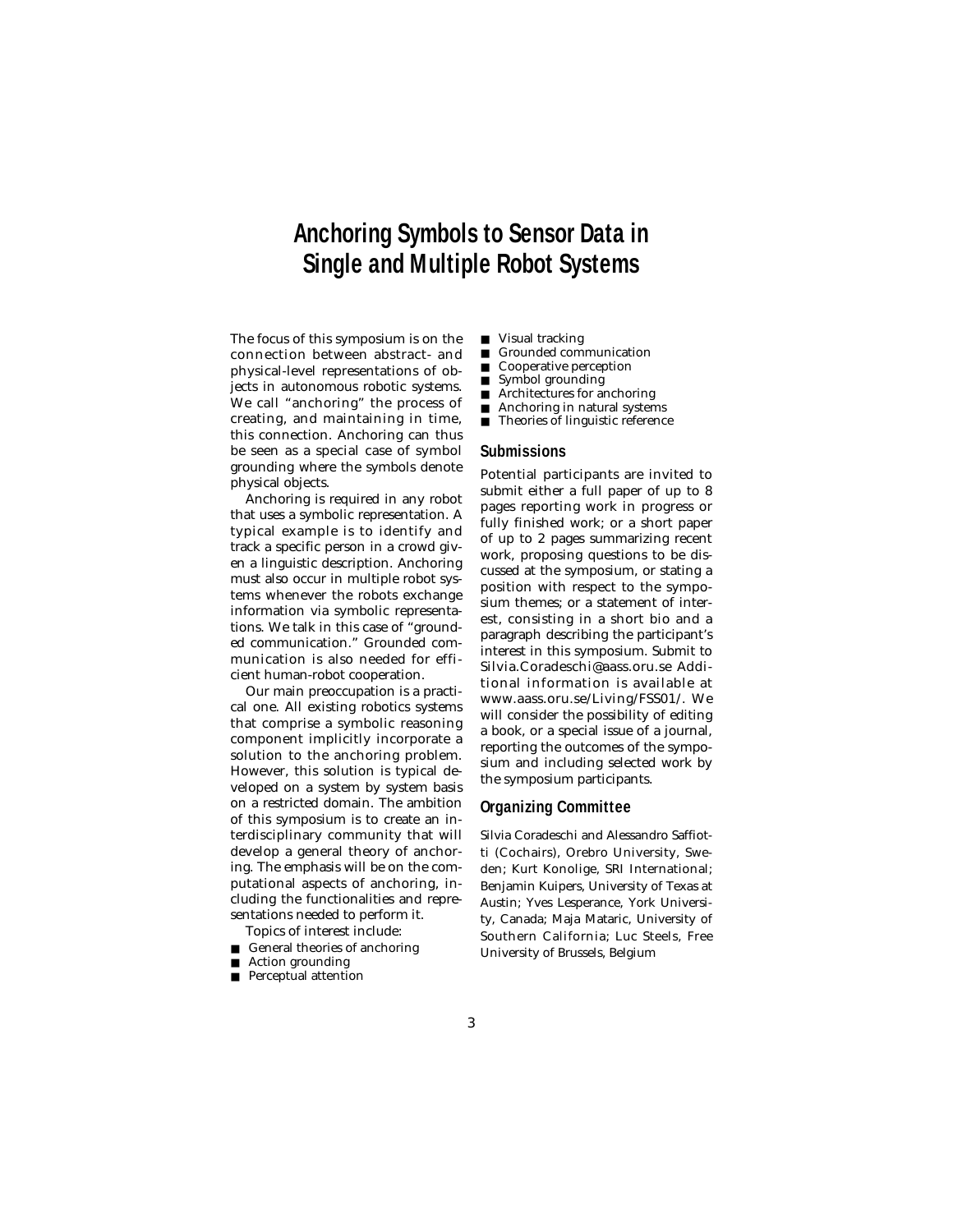# **Emotional and Intelligent II: The Tangled Knot of Social Cognition**

According to some theories, emotions come into play as soon as we consider individuals in interaction with their social environment. For some researchers, emotions are at the very heart of what being social means. In the last years, the AI community has echoed the importance of emotions in social interactions in a growing number of applications: expressive and social robots, animated and storytelling characters with "feelings," expressive interfaces, systems for human-computer emotional interaction, etc. This symposium proposes a multi-disciplinary framework where researchers can exchange ideas and reflect on the motivations, scientific grounds, and practical consequences of these efforts.

The symposium investigates the role of emotions in grounding interpersonal behaviors and social cognition, from the perspective of both the individual and the collectivity. The main focus is on natural and artificial agents (in all sorts of embodiments) in social environments, and on the possibilities for cross-fertilization between research in artificial emotions and studies of emotions in animals and humans. Contributions on emotions in individual agents are also welcomed, but authors should state how their work is relevant from the perspective of social interactions and cognition.

Submissions are sought regarding, among others, the following issues, in artificial or in biological systems embedded in a social environment:

- Synthesizing, expressing, and eliciting emotions
- Perceiving other's and own emotions, perceiving others through emotions
- Embodiment and biological aspects of emotions
- Emotions in (social) cognition and learning
- Developmental and cultural perspectives of emotions
- Intra- and inter-individual regulation in social interactions
- Emotion and motivation in adaptation and behavior
- Origins, evolution, and emergence of emotional phenomena
- Emotions, communication, and language
- Emotional disorders, emotions and social interactions in therapy
- Philosophical aspects
- Applications

Contributions from fields other than AI, ALife, and robotics (such as arts, biology, ethology, humanities, neurosciences, philosophy, psychology, social sciences), are strongly encouraged.

Interaction among participants will be fostered, and ample time will be devoted to discussions. Presentations will be short and organized around particular topics. Poster sessions will allow for more detailed and technical discussions.

### **Submissions**

Potential participants who would like to present their work at the symposium should submit a short paper (up to 5,000 words) or extended abstract (1,500 to 2,500 words). Contributions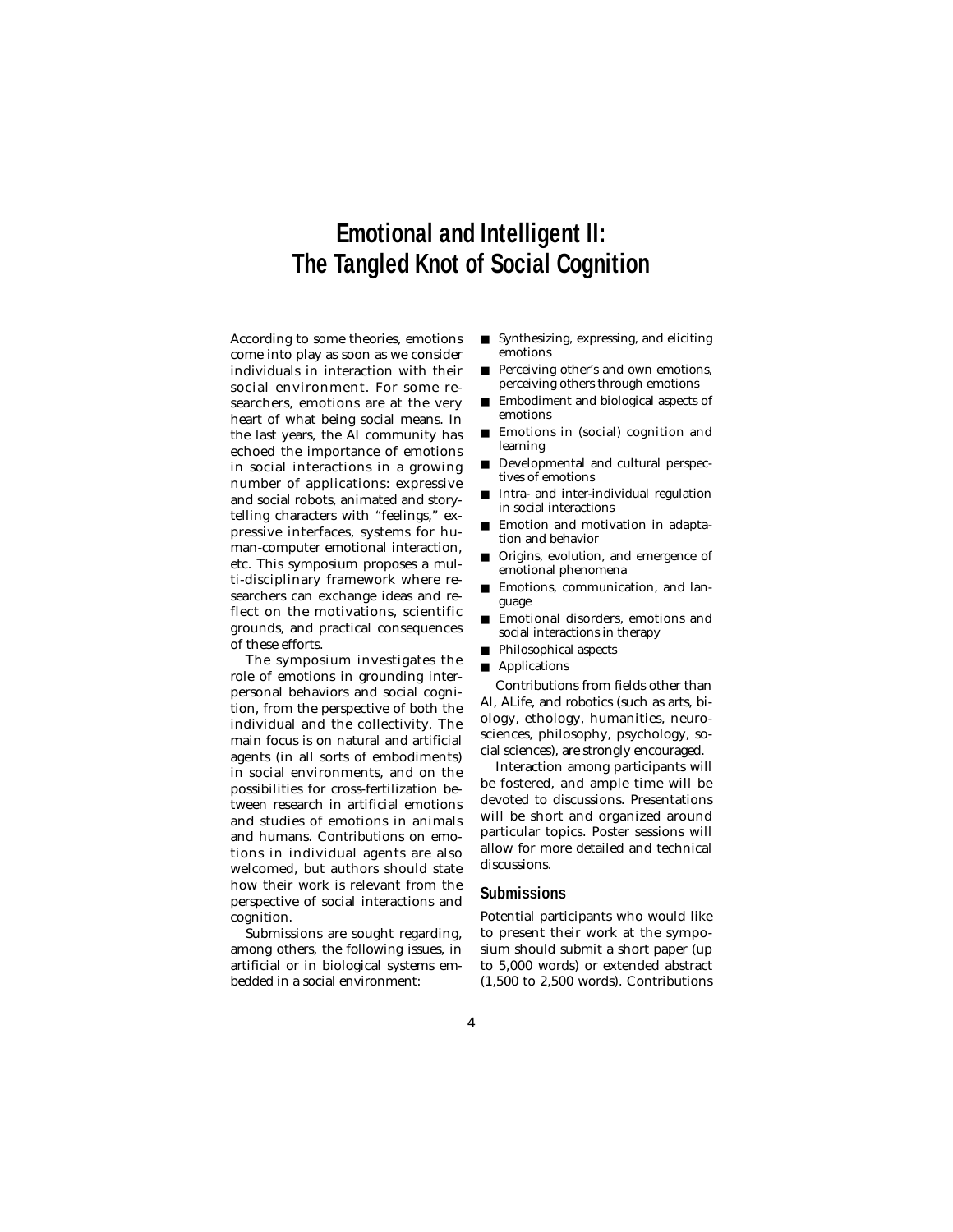should describe work in progress, completed work, positions, or give significant insight into the current state or perspectives of research in artificial, animal, or human emotions in social settings. Other potential participants should send a statement of interest (one page), briefly describing their work and their interest in the symposium.

Please send your contributions by e-mail (ASCII or URL from which your contribution can be downloaded are preferred; otherwise attached PDF, UNIX-compatible PostScript, or an RTF file), to the symposium chair:

Lola D. Canamero LRI, Bat. 490 Universite Paris-XI F-91405 Orsay Cedex, France E-mail: lola@lri.fr Fax: +33-1-69.15.65.86

Further information can be obtained from www.lri.fr/~lola/ei-fs01.html

### **Organizing Committee**

Cynthia Breazeal (MIT, USA); Lola D. Canamero, Chair (Univ. Paris-XI, France); Kerstin Dautenhahn (University of Hertfordshire, UK); Philippe Gaussier (ENSEA, France); Eva Hudlicka (Psychometrix, USA); Susanne Kaiser (University of Geneva, Switzerland); Andrew Ortony (Northwestern University, USA); Paolo Petta (OEFAI, Austria); Rosalind Picard (MIT, USA)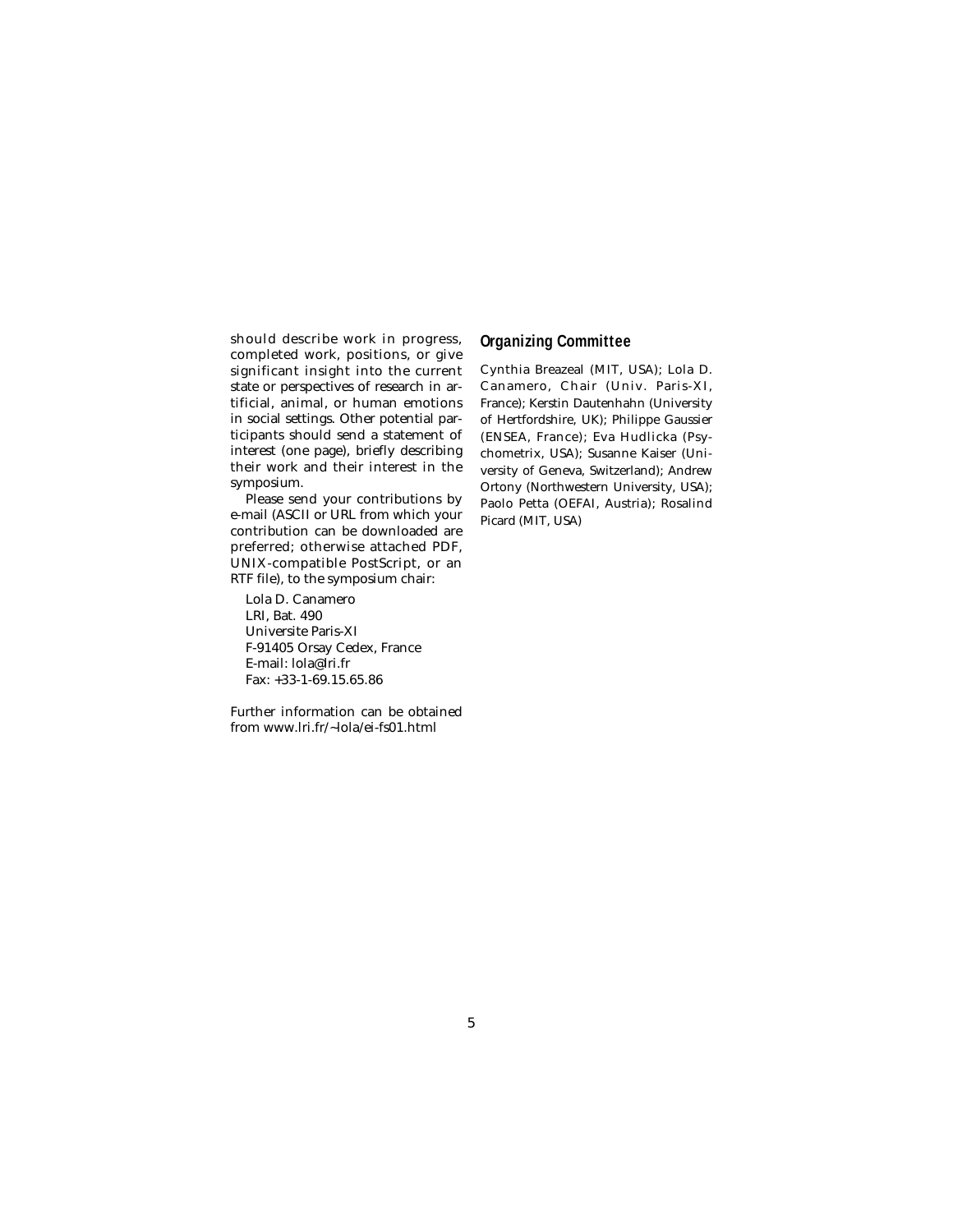## **Intent Inference for Collaborative Tasks**

As decision support systems become more capable of autonomous performance, they must engage more fully with human operators (and other autonomous entities), negotiating task assignments, anticipating near-term needs, and proactively providing information, analysis, and alerts. A body of work in intent inference has shed much light on how automation systems can be given some measure of understanding of their users' tasks and needs. But decision support systems are seldom limited to a single operator, and research into *team* intent-inference is therefore assuming greater importance.

Understanding team-level intent requires a multidisciplinary approach informed by team dynamics and workflow, workplace procedures, cognitive task analysis, reasoning under uncertainty, and intelligent collaborative agents. By bringing together researchers from the intent inference community, those engaged in the study of collaboration, and prominent players in the application domains, this symposium will help foster the emerging discipline of team intent inference and promote the development of intent-aware decision support for multi-operator complex systems.

Specific areas of interest include: (1) intelligent agents that interact with users based on intent inference; (2) task analysis at the team or workplace level; (3) representing collaborative tasks with nonlinear or probabilistic modeling; (4) monitoring user actions to track progress and manage dialog; and (5) applying team intent inference to decision support, human-agent teaming, attention focusing / alerting, and information filtering / retrieval.

The symposium will present a survey of representative works in progress and foster a meaningful dialog to promote research agenda and collaboration along lines of shared interest. A presymposium discussion of "visions" will help set the stage for the on-site schedule, which will include invited presentations and breakout sessions that synthesize emerging concepts and approaches, assess application needs, and suggest areas for fruitful research.

### **Submissions**

Those interested in participating should send a 1–3 page extended abstract describing their related work and areas of interest. Submissions may discuss work in any stage of development, from concepts and future directions to finished work. Electronic submissions in AAAI format (PDF or Word preferred) should be sent to Benjamin Bell at benjamin.l.bell@lmco.com by the submission deadline.

#### **Organizing Committee**

Benjamin Bell (Chair), Lockheed Martin; Scott Brown, Air Force Research Laboratory; Todd J. Callantine, NASA Ames Research Center; Neal Lesh, Mitsubishi (MERL); Eugene Santos (Cochair), Univ. of Connecticut; Sriprakash Sarathy, Clark Atlanta University.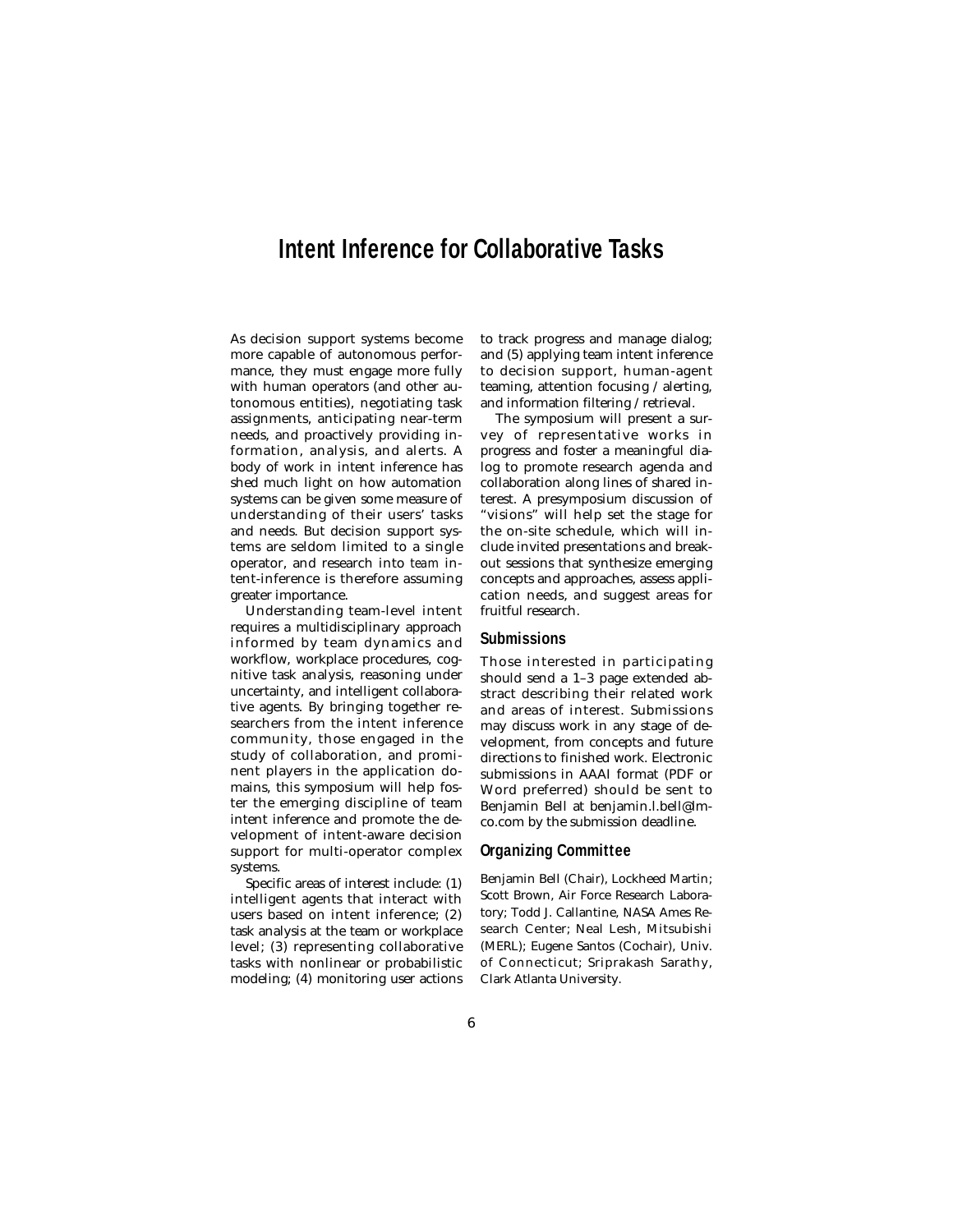# **Negotiation Methods for Autonomous Cooperative Systems**

Negotiation is one important mechanism through which groups of autonomous systems can reach agreement, in a distributed fashion, on the sharing of limited resources or the allocation of tasks. Through negotiation, groups can form cooperative teams, in a bottom-up fashion, to resolve a variety of constraint satisfaction problems. Many competing protocols have been put forward for this purpose, such as auctions, contract nets, bargaining systems, and argumentation systems. Negotiation between autonomous systems has emerged as a significant new reasoning technique.

In cooperative settings, negotiating entities must be able to evaluate local constraints in a way that respects global constraints as much as possible. Such systems are typically characterized by: (1) decentralized control, (2) partial and uncertain information, and (3) some sort of real-time constraint on resource or task allocation. This symposium will provide a forum for researchers to present their work on negotiation for cooperative systems. The focus of this symposium will be on:

- Negotiation methods to achieve justin-time solutions that leave all negotiation partners satisfied, without necessarily achieving an optimal resource distribution, which may be impossible given real-time constraints.
- The application of negotiation techniques to problems of constraint satisfaction, especially in domains where problems are overconstrained.
- Emergent group behavior during and

as a result of the negotiation process.

- Comparisons and evaluations of alternative negotiation techniques in cooperative settings.
- Comparisons with other "traditional" reasoning methodologies for groups of agents and for resource allocation or constraint satisfaction.

This symposium will bring together researchers from a variety of areas such as distributed problem solving, multi-agent systems, decision theory, economic models, and game theory, to examine alternative methods for negotiation in cooperative settings. We will accept experimental and theoretical results in these areas. Our general format will combine short presentations with extended discussion periods of key issues.

The distinguishing characteristic of the negotiation approaches of interest in this symposium is the explicit timebounds on calculation of actions. More specifically, we are concerned with negotiation techniques that create realtime resource management systems that operate in highly decentralized environments, making maximum use of local information, providing solutions that are both good enough, and soon enough. Potential participants are invited to submit papers to Costas Tsatsoulis (tsatsoul@ittc.ukans.edu).

#### **Organizing Committee**

Costas Tsatsoulis, Chair, U. Kansas; Michael Huhns, U. South Carolina; Victor Lesser, U. Massachusetts–Amherst; Robert Neches, ISI; Charlie Ortiz, SRI; Leen-Kiat Soh, U. Kansas.